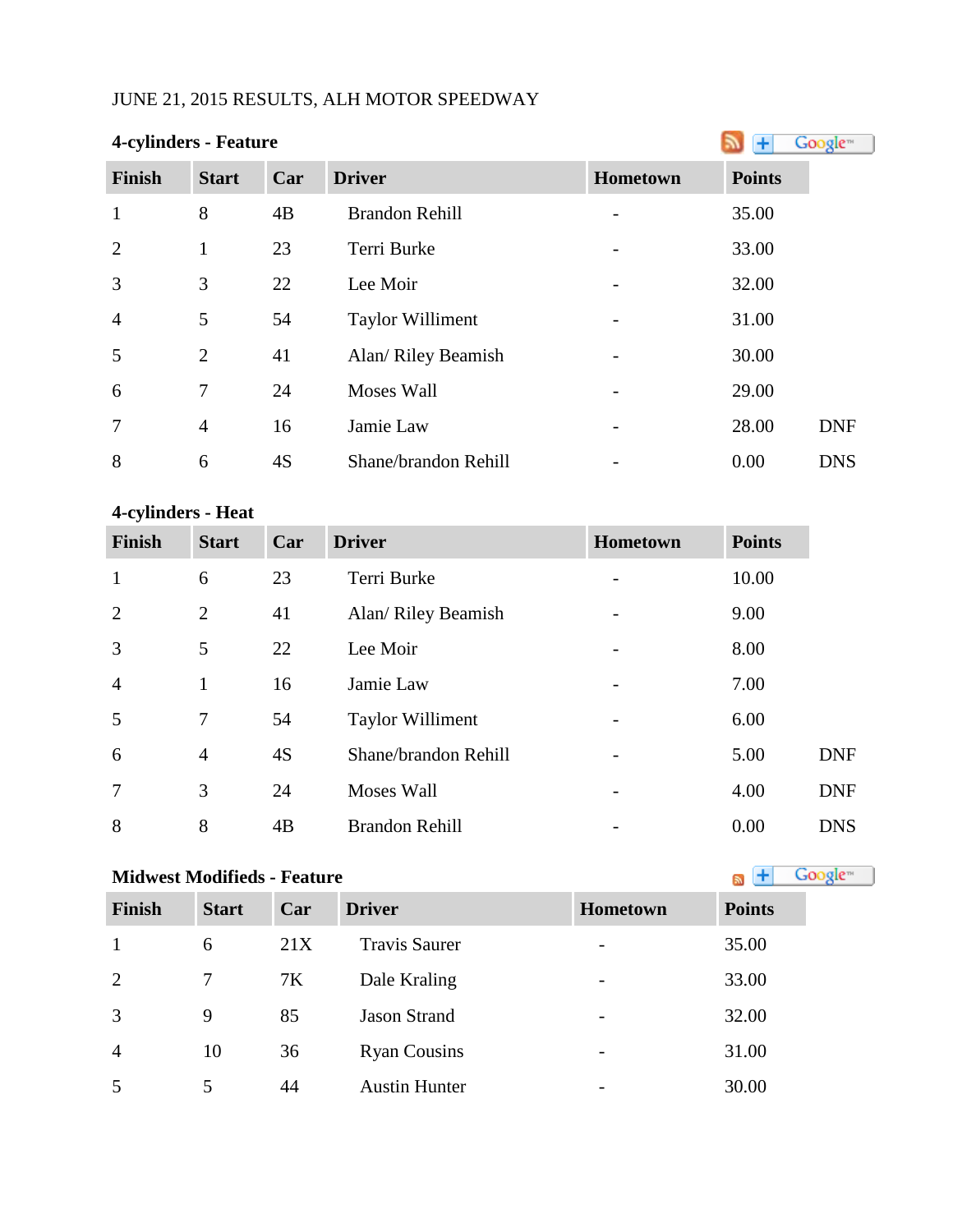| 6      | 8              | 22         | <b>Rick Hamel</b>       |                              | 29.00 |            |
|--------|----------------|------------|-------------------------|------------------------------|-------|------------|
| $\tau$ | 3              | 17A        | <b>Christopher Leek</b> | $\overline{\phantom{0}}$     | 28.00 |            |
| 8      | 12             | 11         | Bryan Kakela            |                              | 27.00 |            |
| 9      | 18             | 88H        | Hunter Hougard          |                              | 26.00 |            |
| 10     | 13             | 12         | <b>Tony Caissie</b>     |                              | 25.00 |            |
| 11     | $\overline{2}$ | 88         | Cody Wall               |                              | 24.00 |            |
| 12     | 19             | 28         | <b>Channing Sproule</b> | $\qquad \qquad \blacksquare$ | 23.00 |            |
| 13     | 15             | <b>88S</b> | Cody Smith              |                              | 22.00 |            |
| 14     | $\mathbf{1}$   | 18         | Gary Unrau              |                              | 21.00 |            |
| 15     | 11             | 95         | <b>Ted Doell</b>        |                              | 20.00 |            |
| 16     | 17             | 84         | Justin Lee              |                              | 19.00 |            |
| 17     | 20             | 47         | Erich Frey              |                              | 18.00 | <b>DNF</b> |
| 18     | 14             | 4B         | <b>Brandon Rehill</b>   |                              | 17.00 | <b>DNF</b> |
| 19     | $\overline{4}$ | 55         | Murray Kozie            |                              | 16.00 | <b>DNF</b> |
| 20     | 16             | 921        | Rick Fehr               |                              | 15.00 | <b>DNF</b> |
| 21     | 21             | 37         | Roger Boisjoli          |                              | 14.00 | <b>DNF</b> |

# **Midwest Modifieds - Heat 3**

| <b>Finish</b>  | <b>Start</b>   | Car        | <b>Driver</b>       | Hometown | <b>Points</b> |
|----------------|----------------|------------|---------------------|----------|---------------|
| $\mathbf{1}$   | 1              | 55         | Murray Kozie        |          | 10.00         |
| 2              | 6              | 85         | <b>Jason Strand</b> |          | 9.00          |
| 3              | $\overline{2}$ | 18         | Gary Unrau          |          | 8.00          |
| $\overline{4}$ | 5              | 11         | Bryan Kakela        |          | 7.00          |
| 5              | 3              | <b>88S</b> | Cody Smith          |          | 6.00          |
| 6              | $\overline{4}$ | 88H        | Hunter Hougard      |          | 5.00          |
| $\overline{7}$ | 7              | 37         | Roger Boisjoli      |          | 4.00          |

# **Midwest Modifieds - Heat 2**

| <b>Finish</b> | <b>Start</b> | Car | <b>Driver</b>     | <b>Hometown</b>          | <b>Points</b> |
|---------------|--------------|-----|-------------------|--------------------------|---------------|
|               |              |     | <b>Rick Hamel</b> | $\overline{\phantom{0}}$ | 10.00         |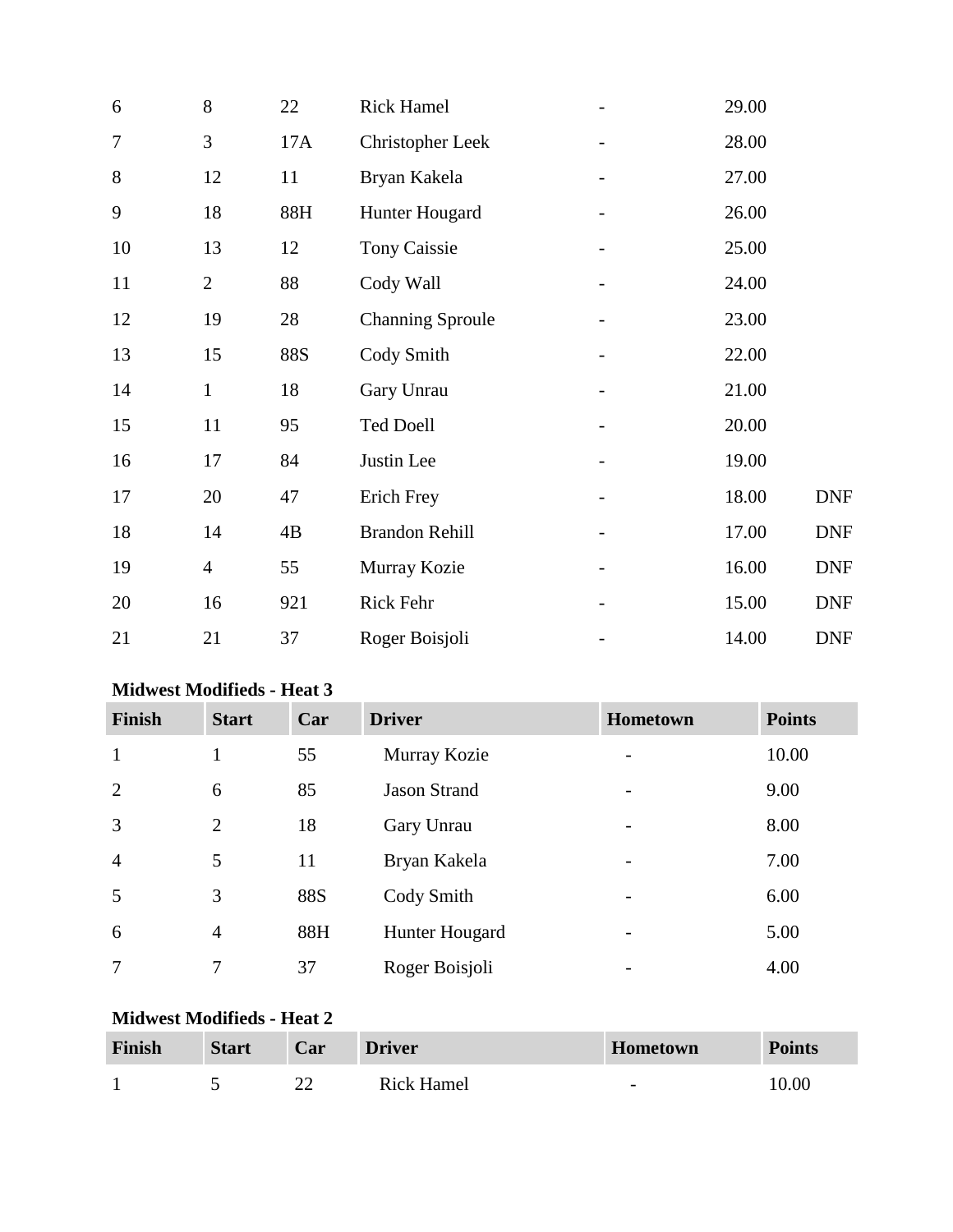| 2              |   | 7K  | Dale Kraling          | $\overline{\phantom{0}}$ | 9.00 |
|----------------|---|-----|-----------------------|--------------------------|------|
| 3              | 3 | 17A | Christopher Leek      | $\overline{\phantom{a}}$ | 8.00 |
| $\overline{4}$ | 4 | 95  | <b>Ted Doell</b>      |                          | 7.00 |
| 5              | 6 | 4B  | <b>Brandon Rehill</b> | $\overline{\phantom{0}}$ | 6.00 |
| 6              | 2 | 84  | Justin Lee            | $\overline{\phantom{0}}$ | 5.00 |
| 7              |   | 47  | Erich Frey            | $\overline{\phantom{0}}$ | 4.00 |

### **Midwest Modifieds - Heat 1**

| <b>Finish</b>  | <b>Start</b>   | Car | <b>Driver</b>           | <b>Hometown</b>          | <b>Points</b> |
|----------------|----------------|-----|-------------------------|--------------------------|---------------|
| $\mathbf{1}$   |                | 21X | <b>Travis Saurer</b>    | $\overline{\phantom{a}}$ | 10.00         |
| 2              | 2              | 44  | <b>Austin Hunter</b>    | $\overline{\phantom{a}}$ | 9.00          |
| $\overline{3}$ | 3              | 88  | Cody Wall               | $\overline{\phantom{a}}$ | 8.00          |
| $\overline{4}$ | 5              | 36  | <b>Ryan Cousins</b>     | $\overline{\phantom{a}}$ | 7.00          |
| 5              | $\overline{4}$ | 12  | <b>Tony Caissie</b>     | $\overline{\phantom{a}}$ | 6.00          |
| 6              | 7              | 921 | <b>Rick Fehr</b>        | $\overline{\phantom{a}}$ | 5.00          |
| 7              | 6              | 28  | <b>Channing Sproule</b> | $\overline{\phantom{a}}$ | 4.00          |

**Modifieds - Feature** Google<sup>16</sup> **Finish Start Car Driver Hometown Points** 1 2 10W Ward Imrie - 35.00 2 3 5 Scott Greer - 33.00 4 40 Henry Peters - 32.00 5 21X Travis Saurer - 31.00 5 1 24 James Wall - 30.00 6 1J Jeff Pritchard - 29.00 DNF

## **Modifieds - Heat**

| Finish       | <b>Start</b> | Car | <b>Driver</b>        | <b>Hometown</b>          | <b>Points</b> |
|--------------|--------------|-----|----------------------|--------------------------|---------------|
|              |              |     | <b>Scott Greer</b>   | $\overline{\phantom{a}}$ | 10.00         |
| $\gamma$     |              | 21X | <b>Travis Saurer</b> | $\overline{\phantom{a}}$ | 9.00          |
| $\mathbf{z}$ |              | 10W | Ward Imrie           | $\overline{\phantom{0}}$ | 8.00          |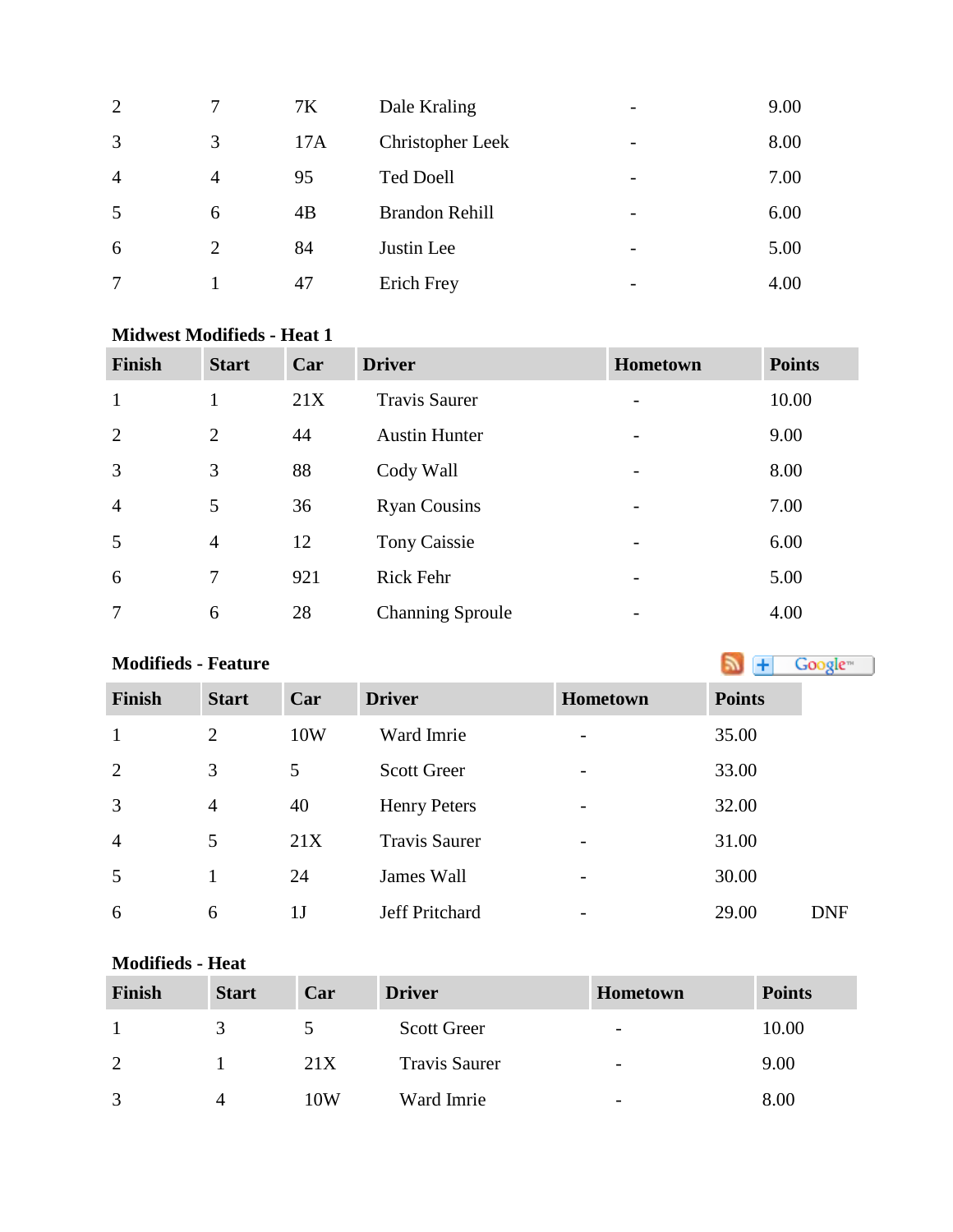| 4        | 24 | James Wall          | $\overline{\phantom{0}}$ | 7.00 |
|----------|----|---------------------|--------------------------|------|
|          | 40 | <b>Henry Peters</b> | -                        | 6.00 |
| $\sigma$ |    | Jeff Pritchard      | $\overline{\phantom{0}}$ | 5.00 |

### **Pure Stocks - Feature**

Google™ **Finish Start Car Driver Hometown Points** 1 5 06 Kevin Smith - 35.00 4 2T Derek Pollock - 33.00 8 9 Les Mcrae - 32.00 2 17C Casey Vargason - 31.00 6 26 Andrew Thomas - 30.00 13 37 Steve Redman - 29.00 3 8 Rod Wolfe - 28.00 8 11 445 Mary Klaassen - 27.00 10 13 Michael Wenham Jim Mulholland - 26.00 7 66 Brian Kentner - 25.00 9 6 Nathan Klaassen - 24.00 DNF 12 12 02 Emerson Hamm - 23.00 DNF 14 79 Bill Messier - 22.00 DNF 14 15 95 Al Unger - 21.00 DNF 15 1 25 Brad Wall - 20.00 DNF

### **Pure Stocks - Heat 2**

| Finish         | <b>Start</b> | Car | <b>Driver</b>                 | <b>Hometown</b> | <b>Points</b> |
|----------------|--------------|-----|-------------------------------|-----------------|---------------|
| $\mathbf{1}$   | 4            | 9   | Les Mcrae                     |                 | 10.00         |
| $\overline{2}$ | 2            | 17C | Casey Vargason                |                 | 9.00          |
| 3              | 7            | 26  | <b>Andrew Thomas</b>          |                 | 8.00          |
| $\overline{4}$ | 6            | 66  | <b>Brian Kentner</b>          |                 | 7.00          |
| .5             | 5            | 13  | Michael Wenham Jim Mulholland |                 | 6.00          |
| 6              | 3            | 02  | <b>Emerson Hamm</b>           |                 | 5.00          |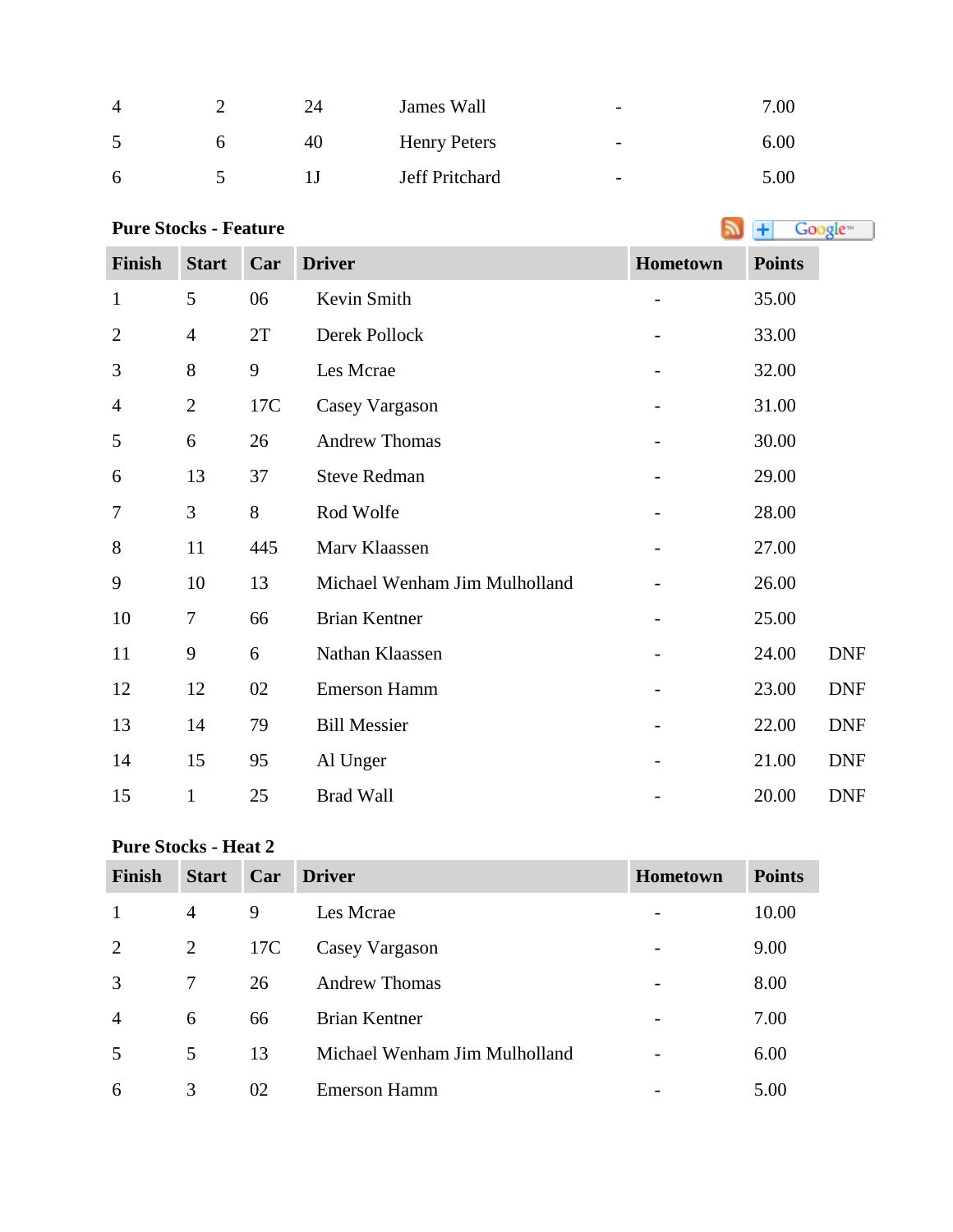## **Pure Stocks - Heat 1**

| <b>Finish</b>  | <b>Start</b>   | Car | <b>Driver</b>       | <b>Hometown</b>          | <b>Points</b> |            |
|----------------|----------------|-----|---------------------|--------------------------|---------------|------------|
| $\mathbf{1}$   | 3              | 06  | Kevin Smith         |                          | 10.00         |            |
| 2              | 5              | 25  | <b>Brad Wall</b>    | $\qquad \qquad$          | 9.00          |            |
| 3              | 1              | 8   | Rod Wolfe           | $\qquad \qquad$          | 8.00          |            |
| $\overline{4}$ | 2              | 2T  | Derek Pollock       |                          | 7.00          |            |
| 5              | 7              | 6   | Nathan Klaassen     | $\overline{\phantom{a}}$ | 6.00          |            |
| 6              | 6              | 445 | Marv Klaassen       | $\qquad \qquad$          | 5.00          |            |
| $\overline{7}$ | $\overline{4}$ | 37  | <b>Steve Redman</b> | -                        | 4.00          | <b>DNF</b> |
| 8              | 8              | 95  | Al Unger            |                          | 0.00          | <b>DNS</b> |

# **StreetStock - Feature Street Stock - Feature**

| <b>Finish</b>  | <b>Start</b>   | Car            | <b>Driver</b>        | Hometown | <b>Points</b> |            |
|----------------|----------------|----------------|----------------------|----------|---------------|------------|
| $\mathbf{1}$   | 3              | 39             | <b>Shawn Teunis</b>  |          | 35.00         |            |
| $\overline{2}$ | 5              | 14             | Pete Letkemen        |          | 33.00         |            |
| $\overline{3}$ | $\mathbf{1}$   | 70             | <b>Jesse Teunis</b>  |          | 32.00         |            |
| $\overline{4}$ | 8              | 2              | Derek Pollock        |          | 31.00         |            |
| 5              | $\overline{7}$ | $\overline{4}$ | Doug Perrier         |          | 30.00         |            |
| 6              | $\overline{4}$ | 53             | <b>Billy Maruca</b>  |          | 29.00         | <b>DNF</b> |
| $\overline{7}$ | 2              | 11SR           | Shawn Holden         |          | 28.00         |            |
| 8              | 6              | 76             | <b>Brent Douglas</b> |          | 0.00          | <b>DNS</b> |

### **Street Stock - Heat**

| <b>Finish</b>  | <b>Start</b> | Car  | <b>Driver</b>       | Hometown | <b>Points</b> |
|----------------|--------------|------|---------------------|----------|---------------|
|                | 2            | 39   | <b>Shawn Teunis</b> |          | 10.00         |
| 2              |              | 53   | <b>Billy Maruca</b> |          | 9.00          |
| 3              | 5            | 70   | Jesse Teunis        |          | 8.00          |
| $\overline{4}$ |              | 14   | Pete Letkemen       |          | 7.00          |
| 5              | 8            | 11SR | Shawn Holden        |          | 6.00          |